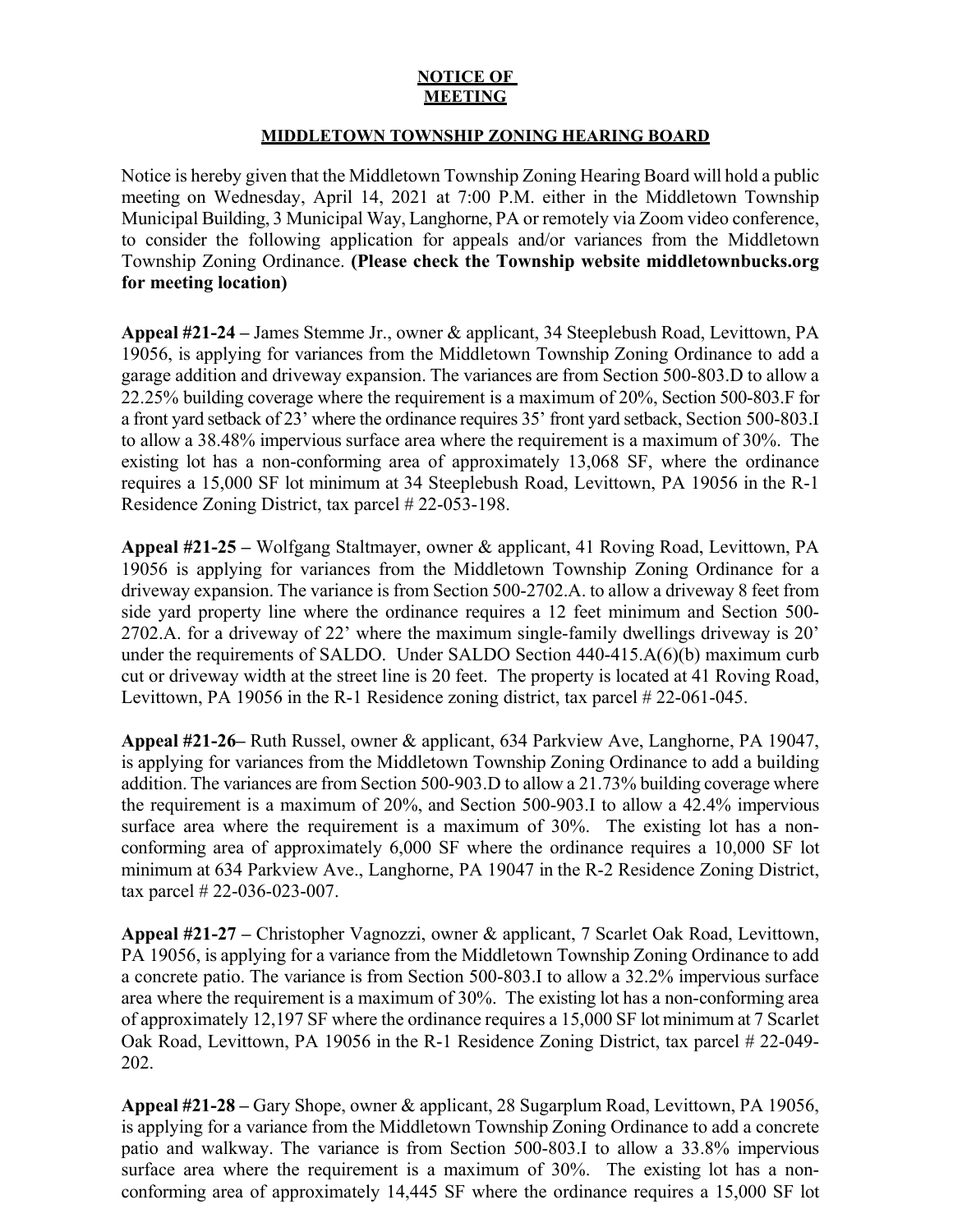minimum at 28 Sugarplum Road, Levittown, PA 19056 in the R-1 Residence Zoning District, tax parcel # 22-053-245.

**Appeal #21-29 –** Wawa, Inc., 260 West Baltimore Pike**,** Wawa, PA 19063, applicant and PROVCO Pinegood Middletown, LLC, 795 Lancaster Avenue, Suite 200, Villanova, PA 19085, owner, are applying for a special exception from the Middletown Township Zoning Ordinance for a drive-thru use at the proposed Wawa store located on 639 E. Lincoln Highway, Langhorne, PA 19047. The special exception is from Section 500-1502.D.(2) to permit a drive-thru lane and to permit the hours of operation from 5:00am – 12:00am. The lot is approximately 3.15 acres located at 639 E. Lincoln Highway, Langhorne, PA 19047 in the C Commercial zoning district, tax parcel # 22-041-079.

**Appeal #21-30 –** Provemi Sheikh Group, LLC, 400 W. Franklin St., Suite 300, Baltimore, MD 21201, applicant and PV Asset Management, 2711 Moores Valley Drive, Baltimore MD, 21209, owner, are applying for eight (8) variances from the Middletown Township Zoning Ordinance. The first variance is from Section 500-1502 to allow Self-Storage use in the C-Commercial Zoning District. The second variance is from Section 500-1502.D.(2)(a) to permit a restaurant having a drive-in or take out service within 500 ft. of an existing residence. The third variance is from Section 500-1503.C to permit a building coverage of 33.83% where the requirement is a maximum of 30%. The fourth variance is from section 500-1503.D to permit an impervious surface ratio of 68% where the requirement is a maximum of 60%. The fifth variance is from Section 500-1503.H to permit a residential buffer yard of 29.5 ft. where the requirement is a minimum of 75 ft. The sixth variance is from Section 500-2605.D.(3) to permit parking in a buffer yard. The seventh variance is from Section 500-2702.D to permit 11 parking spaces for a restaurant with drive-in in lieu of the required 37 spaces. The eighth variance is from SALDO Section 400-421.E.(5) to permit a one-way drive aisle with of 10 ft. in lieu of the required 20 ft. The lot is approximately 2.83 acres located at 300 Woodbourne Road, Langhorne, PA 19047 in the C Commercial zoning district, tax parcel # 22-047-198-006.

Additional details are posted on the Township website at Middletownbucks.org. **The public may participate in the meeting by contacting the Building and Zoning Office at 215-750- 3800 ext. 1110 to receive a phone number or link to participate in the meeting, emailing your comments to PJEnnis@middletownbucks.org or by mailing your public comments to Patrick J. Ennis, Director of Building and Zoning, 3 Municipal Way, Langhorne, PA 19047.** 

The Zoning Hearing Board decides who may participate in the hearing before it as a party, subject to Section 908(3) of the Municipalities Planning Code (MPC). The MPC permits party status to any person "affected" by the application. Having taxpayer status alone is not enough to claim party status; however, a person whose property or business abuts the property that is the subject of the appeal is affected and should qualify as a party. Ultimately, the ZHB makes the party status determination after reviewing the request.

All calculations have been made from the future right of way line. Parts cited are from Chapter 500 of the Middletown Township Codified Ordinance. Any person or persons desirous of speaking on behalf or against the petitions may do so at this meeting.

The Township building is accessible to persons having disabilities. Any persons having special needs or requiring special aides are requested to contact the Zoning Officer at 215-750-3800, ext. 1110 prior to the hearing.